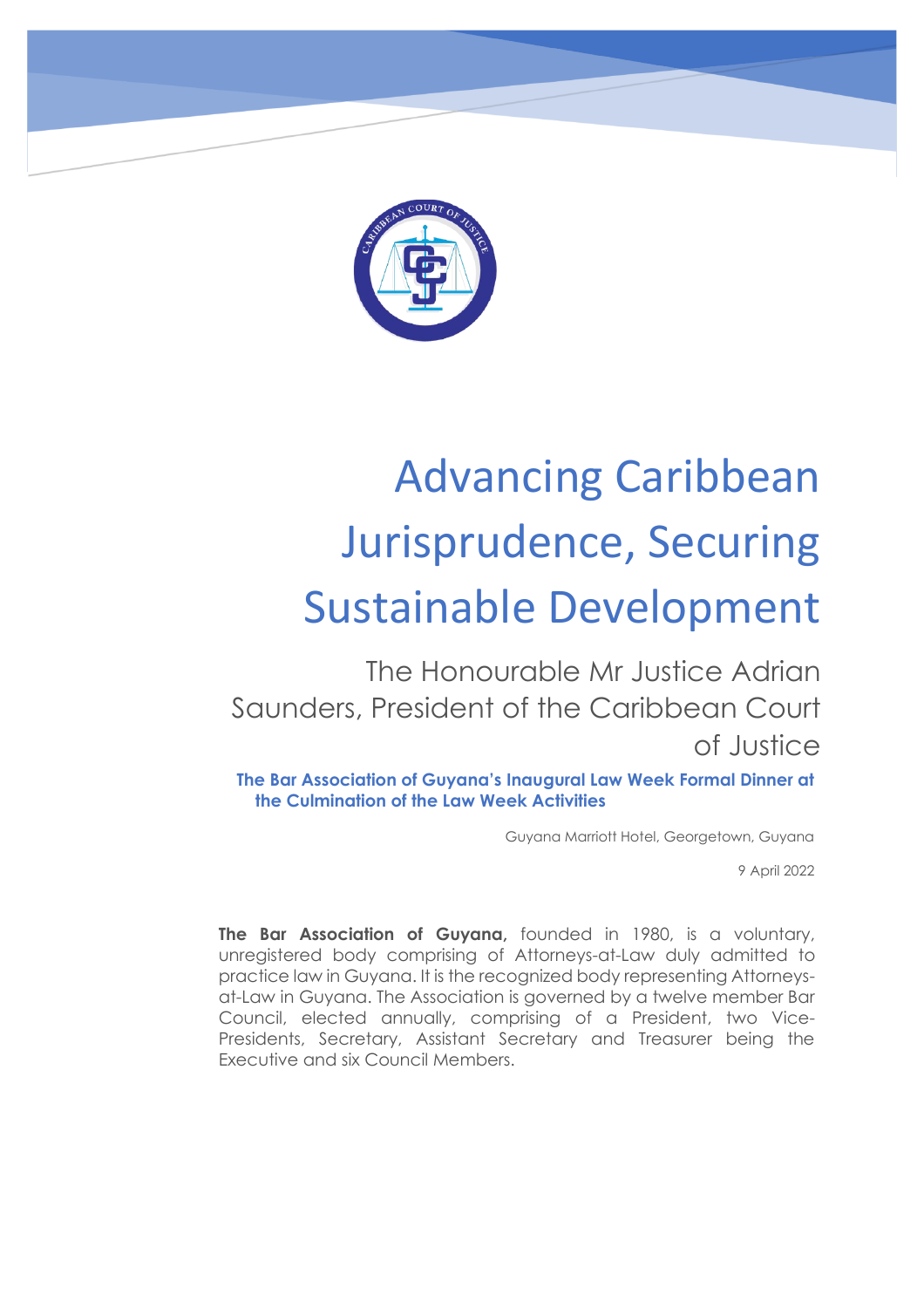## *Remarks by The Honourable Mr Justice Adrian Saunders President of the Caribbean Court of Justice On the occasion of The Bar Association of Guyana's Inaugural 'Law Week' 2022 Formal Dinner Guyana Marriott Hotel 9 April 2022*

## *Advancing Caribbean Jurisprudence, Securing Sustainable Development*

First of all, let me express thanks to the Guyana Bar Association for extending the invitation to be here and for facilitating my presence in Guyana this evening. The pandemic cast such a long dark shadow on the ability to convene convivial gatherings like these that I am thrilled to be able to join you in person on the occasion of your commemoration of Law Week. During the time here in Guyana, I was also pleased to have been able to pay courtesy calls on His Excellency the President of the Republic, the Honourable Attorney General and Her Excellency the Secretary General of the Caribbean Community (CARICOM). Hopefully, after a Leader of the Opposition is installed, I shall be able also to meet with that official sometime soon.

This evening I wish to reflect on and applaud Guyana for the choice this country made to accede, from inception, to the appellate jurisdiction of the Caribbean Court of Justice (CCJ). I believe that was a choice that has advanced Guyanese and indeed our entire Caribbean jurisprudence. I believe that it was a choice that created better conditions for securing the rule of law in Guyana. I also want to say a little about the path that the CCJ is on at this time in our effort to serve the region better.

Over the last 17 years I have had the immense privilege to serve as a judge of this country's final court of appeal. For over three of those years, I've been honoured to serve as President of that court. These are roles of profound responsibility. I speak for all my judicial colleagues and as well the staff of the CCJ when I say that we all take seriously and value highly the great trust the people of Guyana have reposed in us. Our solemn pledge to you is that we shall always do everything within our power to continue earning that trust.

Our role as your final court of appeal is particularly humbling because this country is truly special. Your land space can easily swallow up all of the rest of CARICOM. You are one of a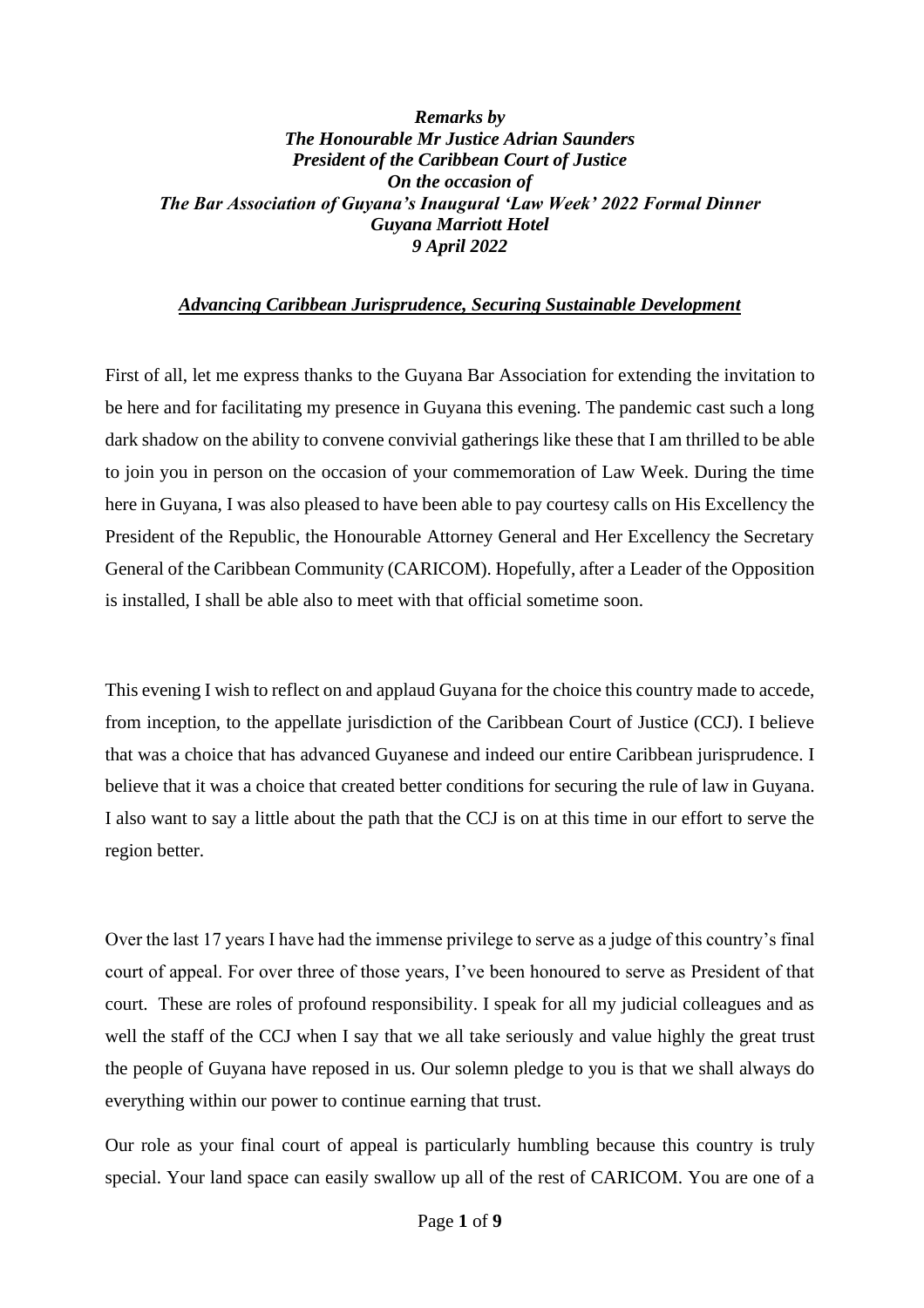few States in the region with a hybrid legal system. Interestingly, you have the most advanced Constitution in the Anglophone Caribbean; the only one of its kind that takes care to set out in such clear and express terms the fundamental Principles and Bases undergirding the political, economic and social order. It is the only CARICOM Constitution expressly to pay regard to international instruments to which the country has acceded and the only one that goes out of its way to pay specific and due regard to the aspirations of young people and, importantly, to the status of women. Women, of course, constitute one half of the population. Any barrier placed in the way of the realization of their full potentialities naturally retards the society as a whole. Importantly, Guyana's is also the only CARICOM Constitution that so fulsomely assures its citizens of what some refer to as 'second generation' human rights. And today, while many developing States may only aspire to the full satisfaction by the State of those economic and social rights, Guyana is now blessed with the wherewithal to realise them.

When we adjudicated the case of *Richardson<sup>1</sup>* (the so called 'Third Term' case), in our judgment we paid tremendous credit to the Guyana Constitution Reform exercise that was completed in 2001 under the able leadership of then Speaker of the National Assembly Hari Ramkaran. Many CARICOM States have commissioned Constitution Reform exercises, but Guyana is one of the few States where such an exercise was carried right through to a successful conclusion. So, yes, we are proud to be of service to Guyana; a country that wasted no time acceding to the CCJ's appellate jurisdiction as a commendable demonstration of faith in the region's ability to establish a court and produce judges that are equal to the task.

Every journalist in the region who interviews a CCJ judge inevitably asks us about those States that have not yet demonstrated the same faith, or that, for whatever other reason, have not yet acceded to our appellate jurisdiction. 'How do you feel about that?', they would ask. 'Why do the most populous CARICOM States still send their final appeals to London?' 'Do you regard that as a snub?' 'Does that hurt the image of the court?'

Whether a State chooses to continue having Her Majesty's Privy Council adjudicate its final appeals is of course a fundamental constitutional question for that Government and its people.

<sup>1</sup> *Attorney General of Guyana v Richardson* (2018) 92 WIR 416, [\[2018\] CCJ 17 \(AJ\).](http://www.ccj.org/wp-content/uploads/2021/02/2018-CCJ-17-AJ-1.pdf)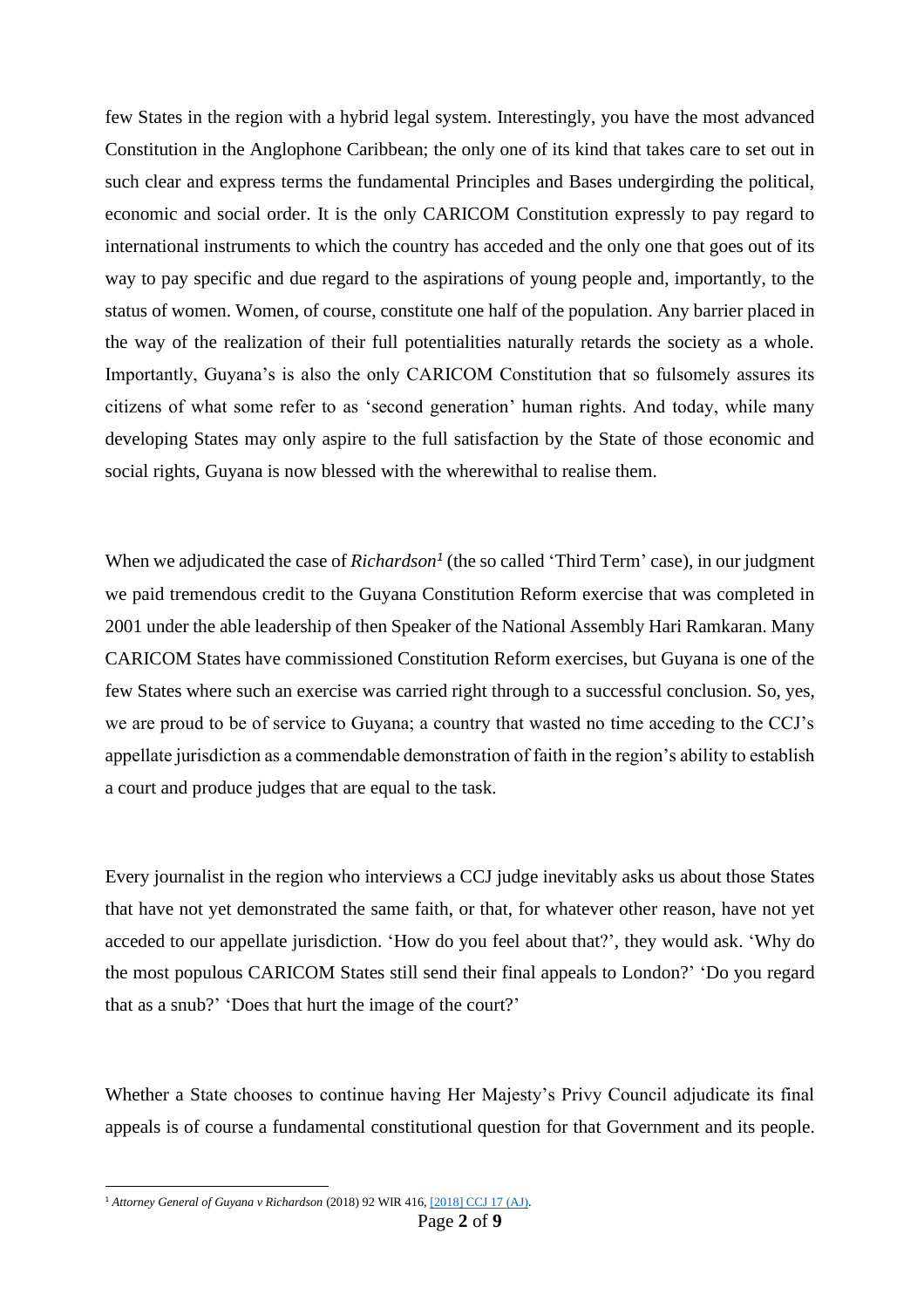It is disappointing, however, that any Caribbean country should renege on its treaty responsibilities preferring instead to have British judges continue to interpret its Constitution and laws. But, that is a choice a State makes. It is a choice that has consequences. One of the consequences is that this choice deprives people of ordinary means of the ability to avail themselves of a level of access to justice that they could and should enjoy. Another unfortunate consequence is that it impacts negatively on the full development of Caribbean jurisprudence.

The Governments and Parliaments of Guyana, Barbados, Belize and Dominica (and hopefully soon Saint Lucia) made a wise decision. And in this connection, it is only fair also to record the courage, the principle, the conviction of the present Governments and Parliaments of Antigua and Barbuda and especially Grenada. The Independence constitutional arrangements with which these latter two States have been saddled have effectively frustrated their deep desire to do that which I believe is proper and noble.

In a healthy democracy, the citizenry has access to a range of courts and judicial officers, mostly judges and magistrates, to resolve their disputes in a civilized fashion. Invariably, in a fraction of those cases the losing litigant may lodge an appeal because it might be thought that the judicial officer has made an error, whether by mis-applying the law or by inaccurately finding or not finding certain facts, or by a combination of both. The Court of Appeal is available to correct any such errors. That is the fundamental role of the Court of Appeal.

An appeal from the Court of Appeal's judgment to a second appellate tier is warranted and pursued invariably in the hard cases; in cases where the law might be uncertain; where interpretation of the law might admit of two or more rational answers; or in the case where prevailing interpretation of the law is possibly out of step with the ongoing march of an advancing society.

In a healthy democracy, about 10% - 15% of the judgments of the Court of Appeal are appealed to the apex court and most of these cases might fall into this category where the law is in need of clarification by an apex court or the common law needs to keep pace with the society.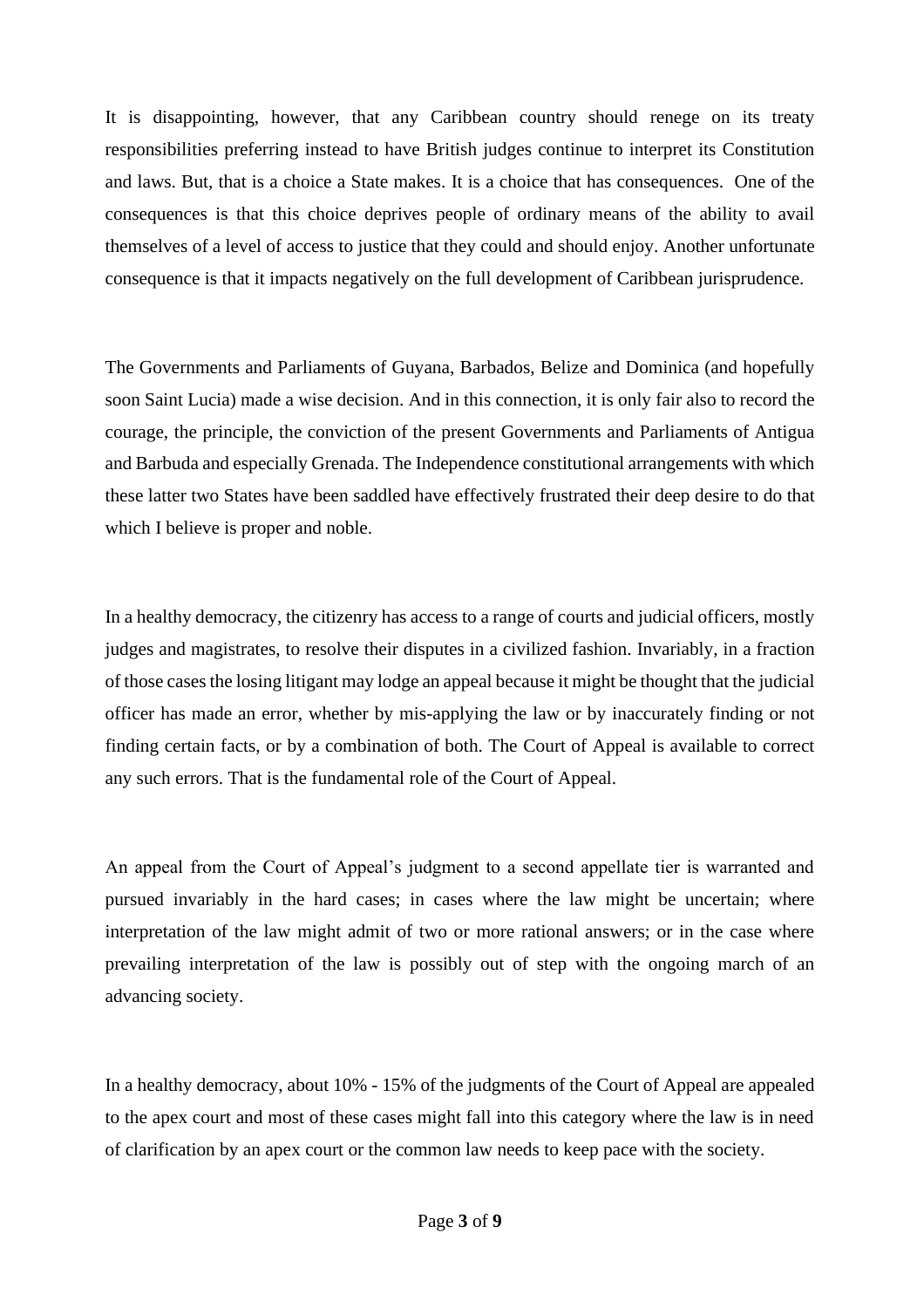If access to a second tier appellate court is compromised, a country's jurisprudence is harmed because uncertainties in the law never get authoritatively resolved. The country's jurisprudence is stultified and the gap between law and society widens. The point is that the final court of appeal is best placed to clarify the law and, interstitially, in partnership with the Legislature, to close the gap between law and society.

I vividly recall when we heard our first appeal from Guyana. My colleague The Honourable Mr Justice Barrow recently reminded us in his excellent Address earlier this week<sup>2</sup> that that first appeal was brought by Mr Benjamin Gibson, now of blessed memory. He had with him Ms Mandisa Breedy. The respondents were represented by Mr Vashist Maharaj and Mr Anil Nandlall.

More than any other of his time, Mr Gibson had a knack for spotting points of law that could possibly give rise to constitutional issues. Procedure was not his strong suit and sometimes he could be somewhat over optimistic about the chances of success, but in those early years we were starved of work and so we were always very grateful each time Mr Gibson lodged an appeal to us, even if we were constrained ultimately to tell his client sometimes that the appeal could not succeed.

In those days, the cases coming to us from Guyana were usually cases that had been in the system for many years. For too long. The Guyanese rules of court in force then harked back to the  $19<sup>th</sup>$ and early part of the 20<sup>th</sup> century. Those rules did not encourage modern, effective case and caseflow management.

I think that, and I say this with great respect, during the years that Guyana had a single appellate tier, the justice system in this country did not flourish as well as it could otherwise have. Unsurprisingly, by the time the CCJ was launched in 2005 the Guyana judicial system had not

<sup>2</sup> Denys Barrow, Judge of the Caribbean Court of Justice, 'Guyana's Contribution to the CCJ's Jurisprudence' (The Guyana Bar Association's Inaugural Law Week 2022 Virtual Law Conference, Online, 6 April 2022) available at [<https://ccj.org/wp](https://ccj.org/wp-content/uploads/2022/04/Presentation-by-Mr-Justice-Denys-Barrow-at-the-Guyana-bar-Association-Inaugural-Law-Week-2022_20220406.pdf)[content/uploads/2022/04/Presentation-by-Mr-Justice-Denys-Barrow-at-the-Guyana-bar-Association-Inaugural-Law-Week-](https://ccj.org/wp-content/uploads/2022/04/Presentation-by-Mr-Justice-Denys-Barrow-at-the-Guyana-bar-Association-Inaugural-Law-Week-2022_20220406.pdf)[2022\\_20220406.pdf>](https://ccj.org/wp-content/uploads/2022/04/Presentation-by-Mr-Justice-Denys-Barrow-at-the-Guyana-bar-Association-Inaugural-Law-Week-2022_20220406.pdf).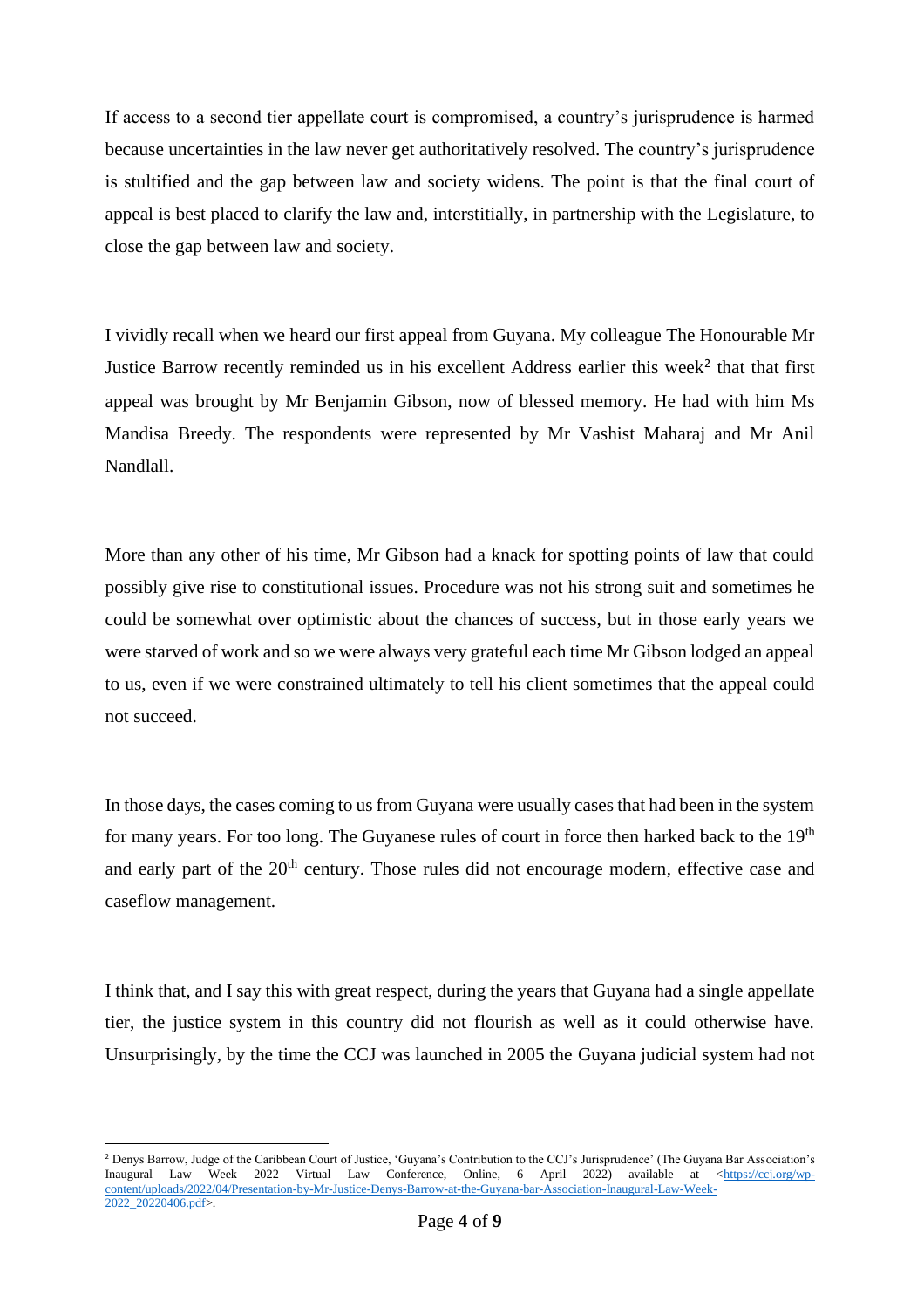kept abreast of all the reform initiatives that had swept through much of the region in the '90s and early part of this century.

Fast forward two decades later to the 2020's and Guyana's justice system is now dynamic, responsive and innovative. It is currently ably led, for a few years now, by two forward looking and progressive judges in the persons of the Acting Chancellor and the Acting Chief Justice. The length of time the cases that reach us have been in the system has grown considerably shorter. So far as I can tell, the judgments are being delivered in a far more timely fashion. Many cases are disposed of via mediation, as they should be. You have a sexual offences court and you also have or will soon have juvenile and drug treatment courts; not long ago new civil procedure rules were introduced under Acting Chancellor Carl Singh; and you have embraced the marriage of modern Information and Communications Technology to case management. It is a fact that over the last ten or so years we have been witnessing a series of steady reforms in the administration of justice of this country. The trajectory is certainly trending in an excellent direction.

These reforms have benefited from increased allocations of funds from the State. Last week my attention was drawn, for example, to the impressive new building that will house the Kwakwani Magistrate's Court and I am aware that it won't be long before the judiciary installs its electronic case management system. The judicial reform initiatives have received substantial assistance from various donor and other agencies including the United Nations Children's Fund (UNICEF), the British High Commission, the National Center for State Courts (NCSC) of the United States, the Canadian funded Judicial Reform and Institutional Strengthening (JURIST) Project and of course the CCJ. And I can promise you, Madame Chancellor, that as long as you and your team maintain that progressive and proactive approach to judicial reform, donor funds and ready assistance will continue to come your way.

It is imperative that these reforms should keep pace with or better yet even outstrip the remarkable developments taking place in the economy. Attention must be placed on ensuring that the system of judicial appointments and promotions is highly competitive, transparent and merit-based and that ongoing, relevant and systematic judicial education is available for judges and magistrates. Now more than ever, Guyana's judiciary must be and be seen to be impartial,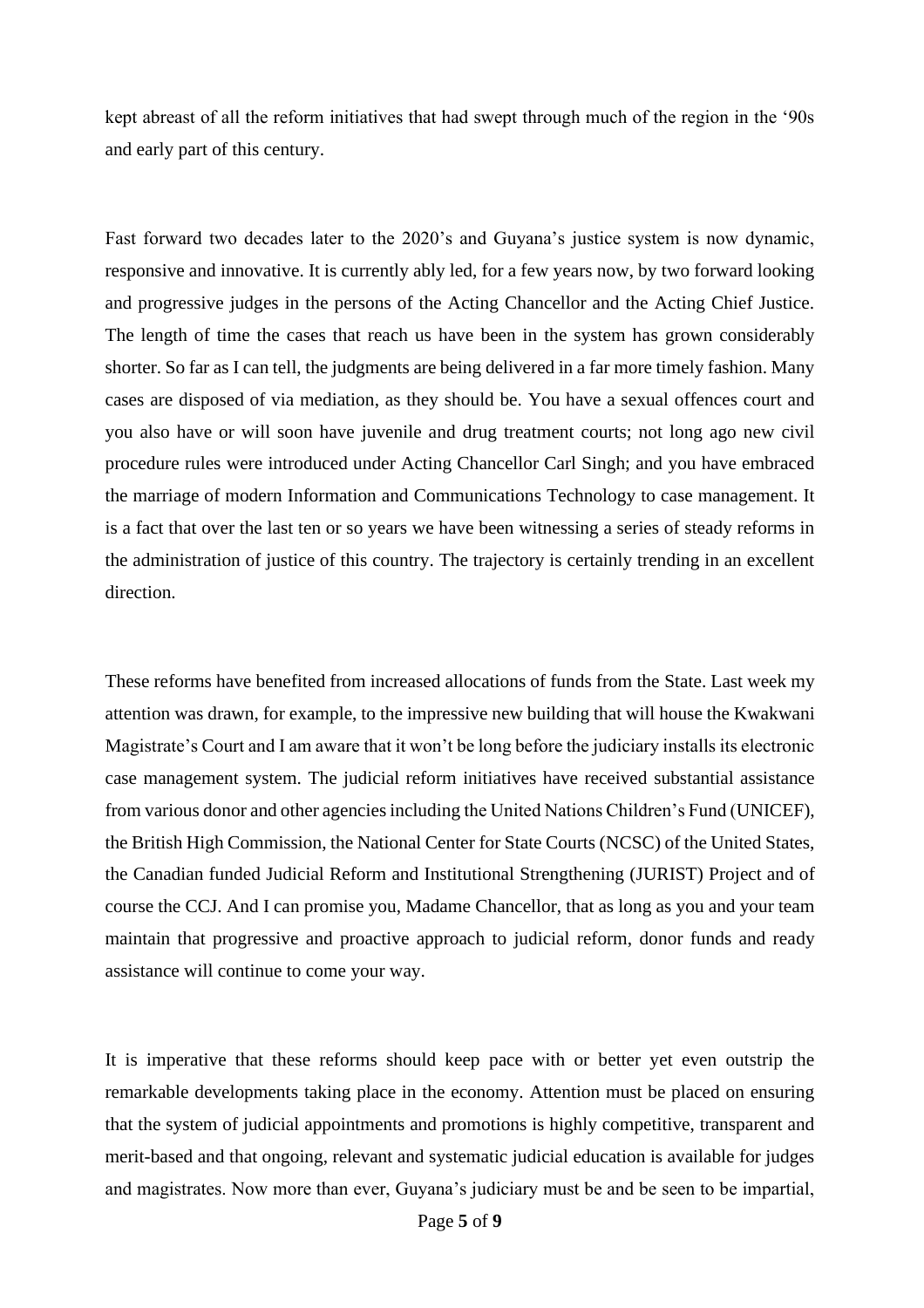independent, competent, efficient and effective. The judiciary must also be accountable to the people of Guyana. We can only earn the public's trust if we demonstrate humility and accountability. How do we do that? The judiciary must, for example, establish and publish performance standards and live up to them. On the other hand, the Executive needs to provide the judiciary with its reasonable needs. So, for example, having three judges of the Court of Appeal is simply not enough for that court to perform effectively.

Similarly, at the level of the Bar, every effort must be made to professionalise the Law Society; to ensure that the Association develops fair and effective processes to address complaints by the public and that, among the legal fraternity, there is also ongoing and systematic legal education.

Naturally, we at the CCJ have a deep interest in initiatives that advance those objectives. We are prepared to render all the support we can muster and we have fashioned institutions with this in mind. In 2009, we established the Caribbean Association of Judicial Officers (CAJO) which, under the chairmanship of my colleague, The Honourable Mr Justice Peter Jamadar, has brought together judges and magistrates in the region and supported judicial education in different ways. And we have also established the CCJ Academy for Law which, led by The Honourable Mr Justice Winston Anderson, has partnered with Bar Associations in the region to support legal education. The Academy recently celebrated the exploits of 34 pioneering Caribbean women jurists.

There is one significant blot on an otherwise impressive Guyanese legal and judicial landscape. For the country to have not appointed a Chancellor for 17 long years is very disappointing; likewise, to be without an appointed Chief Justice for several years. As the President of your final court, I believe I have a right and a duty publicly to express the view that Guyana should not let this year pass and not remedy this regrettable situation.

Over the years, the CCJ has had to address a wide range of cases, some of them involving delicate issues of great national and public importance. Always we have executed our responsibilities and will continue to do so without regard to race, colour, creed, class, political affiliation or other such matter. Naturally, in an adversarial system, there always will be an unsuccessful side, a party that is unhappy with the manner in which we have resolved an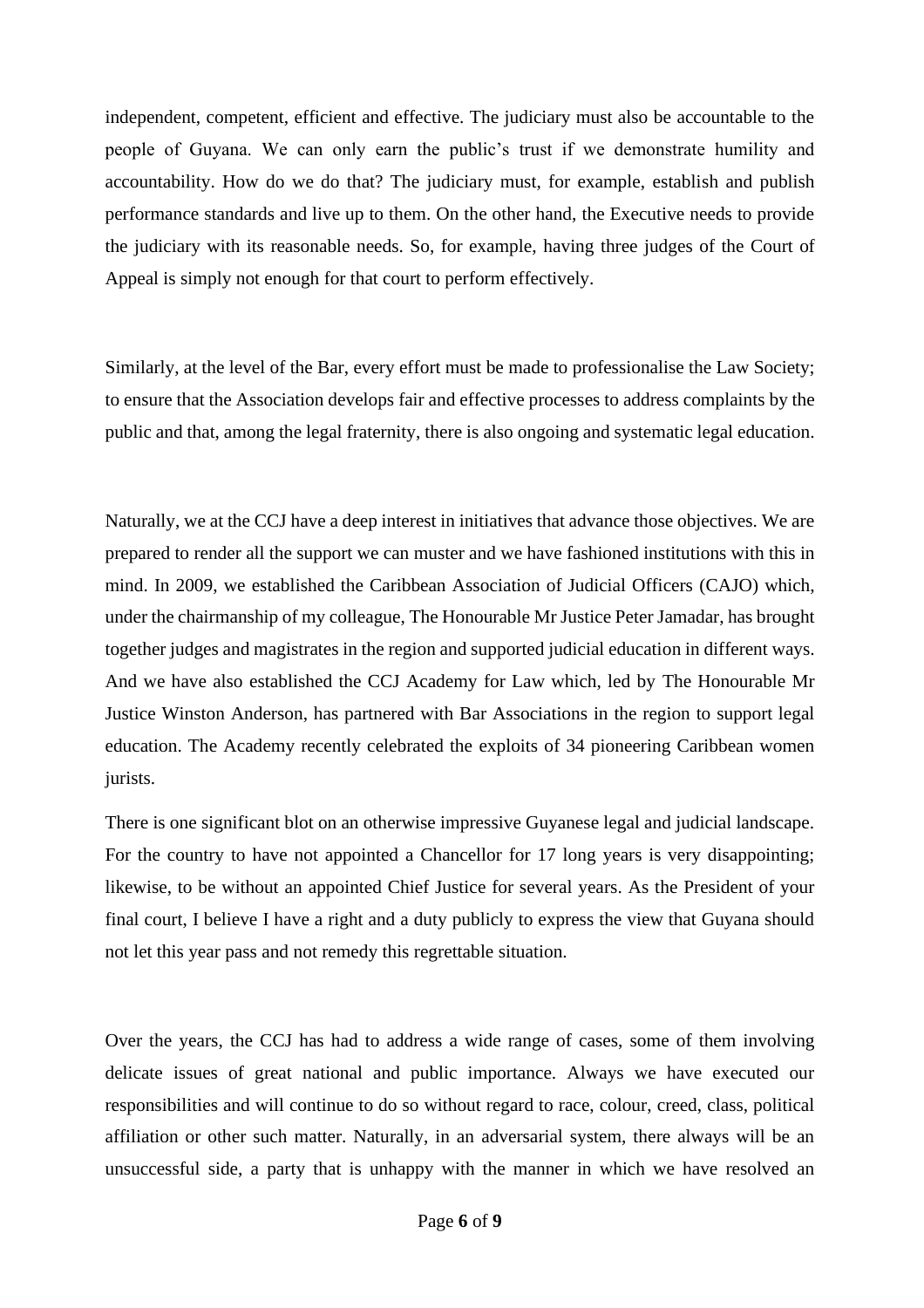uncertainty, especially as I have stated, some uncertainties admit of more than one rational answer. I am nevertheless satisfied that we have always passed judgment with sensitivity, with care and with due regard for our honest understanding of the Constitution and the laws of this magnificent country.

At the end of the day, the CCJ has no power to compel the deployment of a single cent of Guyana's revenue. Nor are we in any position to command the coercive arms of the State. We have no bailiffs, no police force, no militia to enforce our judgments.

The Supreme Court of the United States ruled in 1954<sup>3</sup> that separate schools for whites and blacks were unconstitutional and inherently unequal and a year later the court ruled that integration should occur "with all deliberate speed"<sup>4</sup>. They had the National Guard to enforce that judgment.

The only asset we possess to enforce our judgments is the trust and confidence, the faith, reposed in us by the Guyanese people. Public trust and confidence. It is an asset that can take time to build and it is one that can be squandered away entirely in an instant. We are only too well aware of this. It therefore gives us great satisfaction to note that every judgment of the Court has been voluntarily complied with, even when some of these judgments must have been a bitter pill for the losing side to swallow. But they have all been obeyed. I believe your democracy, the rule of law in this country, is all the stronger for this.

Guyana is on the cusp of unimaginable economic transformation. This country that has survived slavery, indentureship, colonialism and civil strife fully deserves such blessings. We all know, however, that while material wealth could yield expansive physical infrastructure (nice highways, tall buildings, fantastic gated communities), for the country to be really progressive, attention has to be paid to promoting a sustainable environment and to looking after the interests of the ordinary man, woman, girl and boy – investing in their education, their health, their working and living spaces, their sporting and recreational endeavours, and in all the

<sup>3</sup> *Brown v Board of Education of Topeka* 347 US 483 (1954).

<sup>4</sup> *Brown v Board of Education of Topeka* 349 US 294 (1955).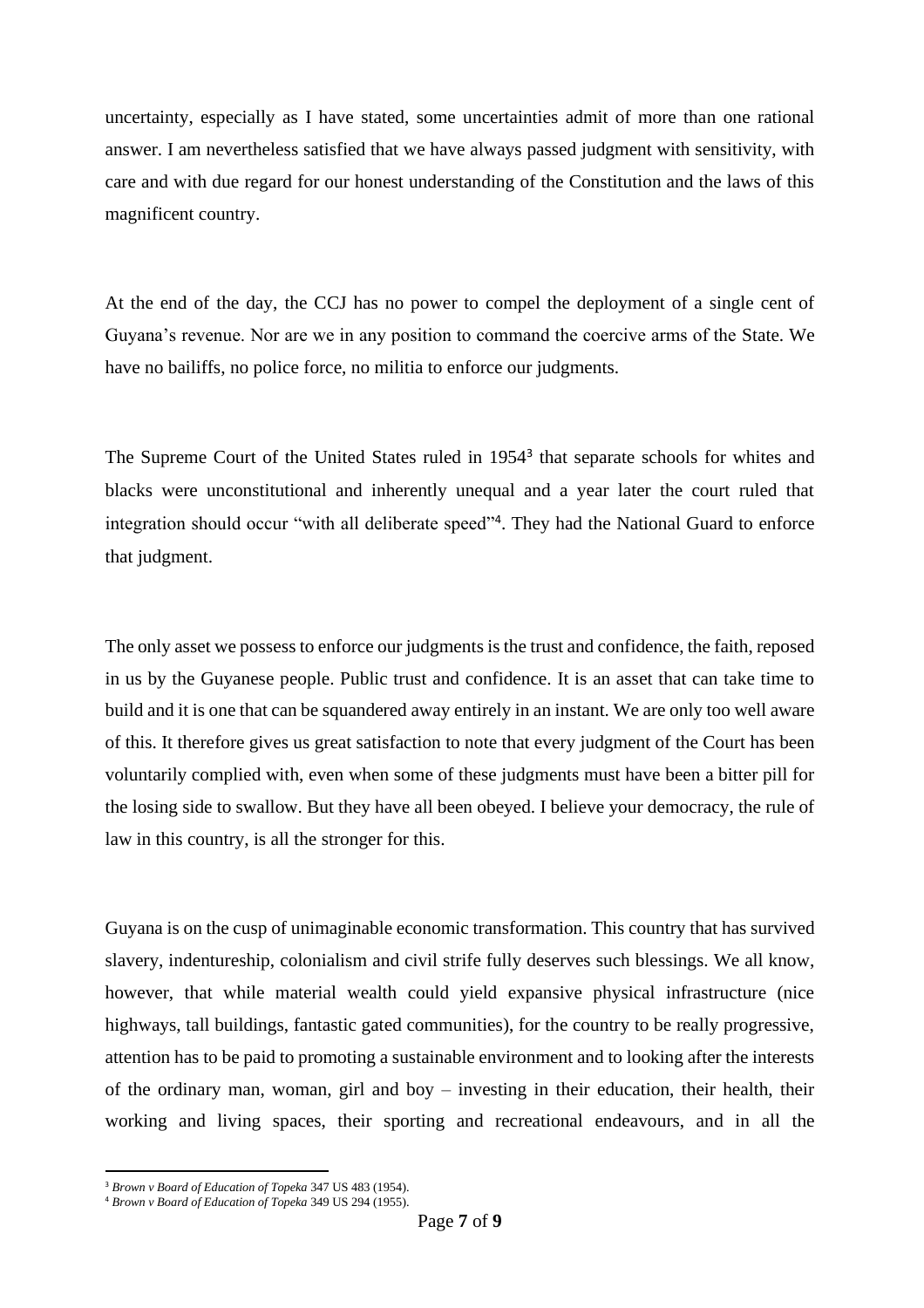infrastructure that improves their way of life not just materially but also spiritually as reflected in sports and arts, literature and theatre.

Most of all, it is important to strengthen the institutions that promote the rule of law. The rule of law does not mean rule by law. Chattel Slavery, Hitler's Third Reich, South Africa's Apartheid, these were all states in which rule by law prevailed. But the rule of law means more than simply the promulgation and enforcement of laws. The rule of law implies legal accountability, fairness, respect for minorities, the observance of human rights, judicial independence, the separation of powers, equality before the law and the absence of corruption and arbitrariness. It is in the observance of these fundamental principles that the roles of the courts and of lawyers are most relevant. All of us here have a special responsibility to promote the rule of law.

The CCJ, acutely conscious of our responsibilities to advance the rule of law in the Caribbean has embraced a methodology, a framework, to assist us in our pursuit of excellence. As you may have heard in the Press, earlier this year we were admitted into membership of the prestigious International Consortium for Court Excellence (ICCE). The Consortium is a network of courts and other organisations with expertise in court and judicial administration, dedicated to ensuring high-quality judicial service delivery. It was established in 2007 by founding members with expertise in court and judicial administration.

The goal of the Consortium is to continually develop, apply and advocate the use of a framework of values, concepts, benchmarks and performance enhancement tools for courts and tribunals, with the ultimate aim of continually improving the quality of justice and judicial administration. That framework, the International Framework for Court Excellence (IFCE), takes a holistic approach to assessing a court's performance.

It was a distinct honour to be accepted into membership of the International Consortium because, in order to be accepted, the CCJ had to demonstrate significant use of the International Framework. Acceptance into membership, therefore, serves as external recognition of the correctness of the path we are on and validation of our effective use and application of the Framework. Faithful adherence to that Framework places us on a non-stop revolving cycle of